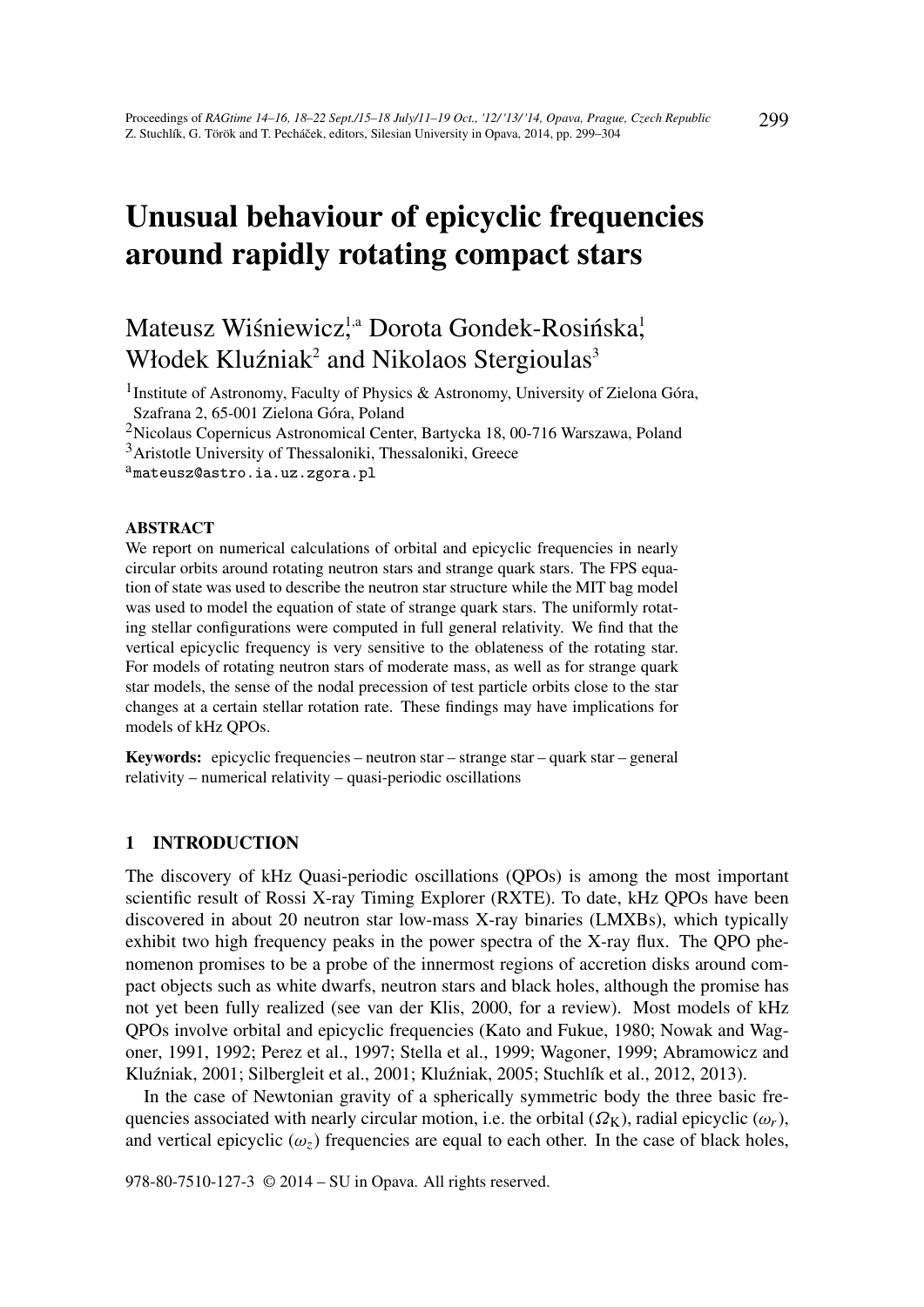# 300 *M. Wisniewicz et al. ´*

the radial epicyclic frequency is lower than the orbital one, both in the Schwarzschild and the Kerr metrics. For prograde orbits of the Kerr black hole, the vertical epicyclic frequency is lower than the orbital frequency, but higher than the radial epicyclic one, while for retrograde orbits the vertical epicyclic is larger than the orbital frequency (Perez et al., 1997).

However, in Newtonian gravity the degeneracy between the three frequencies can be broken by rotation. It has been shown that for extremely oblate bodies in strictly Newtonian gravity the radial epicyclic frequency may even go to zero at a certain distance from the body (and be imaginary closer to it), so that no stable orbits will exist close to a very rapidly rotating fluid configuration (Kluźniak et al., 2001; Zdunik and Gourgoulhon, 2001). In particular, no stable circular orbits exist right outside Maclaurin spheroids of ellipticity *e* >0.834583178 (Amsterdamski et al., 2002). Further, it has been shown that in Newton's gravity, the ordering of the frequencies around an oblate body such as a Maclaurin spheroid is  $\omega_r < \Omega_K < \omega_z$  (Kluźniak and Rosińska, 2013). In summary, the Newtonian effects of oblateness are the opposite of those of frame-dragging in Kerr geometry for prograde orbits: the innermost stable circular orbit is pushed away from the gravitating body and the vertical epicyclic frequency is increased.

For rotating bodies in general relativity (GR) there is a competition between framedragging and effects of oblateness (Stergioulas et al., 1999). Effects of oblateness of the gravitating rotating body have also been noted in GR in the context of the "relativistic precession model" of neutron star kHz QPOs, which relies on the differences between the orbital and epicyclic frequencies (Morsink and Stella, 1999). In the case of rapidly rotating strange quark stars Gondek-Rosińska et al. (2014), computed the frequencies for two stellar masses ( $M = 1.4 M_{\odot}$  and  $M = 1.96 M_{\odot}$ ), and showed that the vertical epicyclic frequency and the related nodal precession rate of inclined orbits are very sensitive to the oblateness of the rotating star. In particular, for rotating stellar models of moderate and high-mass strange quark stars, the sense of the nodal precession (given by the sign of  $\Omega_{\rm K} - \omega_z$ ) changes at a certain rotation rate. We defer a discussion of the potential astrophysical implications of this finding till Section 3.

We report on numerical calculations of orbital and epicyclic frequencies for rotating strange quark stars and neutron stars for a wide range of masses and two rotation rates. We have used the RNS code for our calculations (Stergioulas and Friedman, 1995). In this contribution we are discussing the similarities between the behaviour of epicyclic frequencies in strange stars and in neutron stars modelled with the FPS equation of state.

# 2 PROPERTIES OF CIRCULAR ORBITS IN THE METRIC OF ROTATING NEUTRON STARS AND QUARK STARS

We have performed all of our numerical calculations of strange quark stars in the framework of the MIT bag model (Farhi and Jaffe, 1984). In this model quark matter is composed of massless up and down quarks, massive strange quarks and electrons. We use the simplest MIT bag model with massless strange quarks, with the equation of state given by  $P =$  $a(\rho - \rho_0)c^2$ , where *P* is the pressure,  $\rho$  is mass-energy density, and *c* is the speed of light. We take  $a = 1/3$  and  $\rho_0 = 4.2785 \times 10^{14}$  g/cm<sup>3</sup>.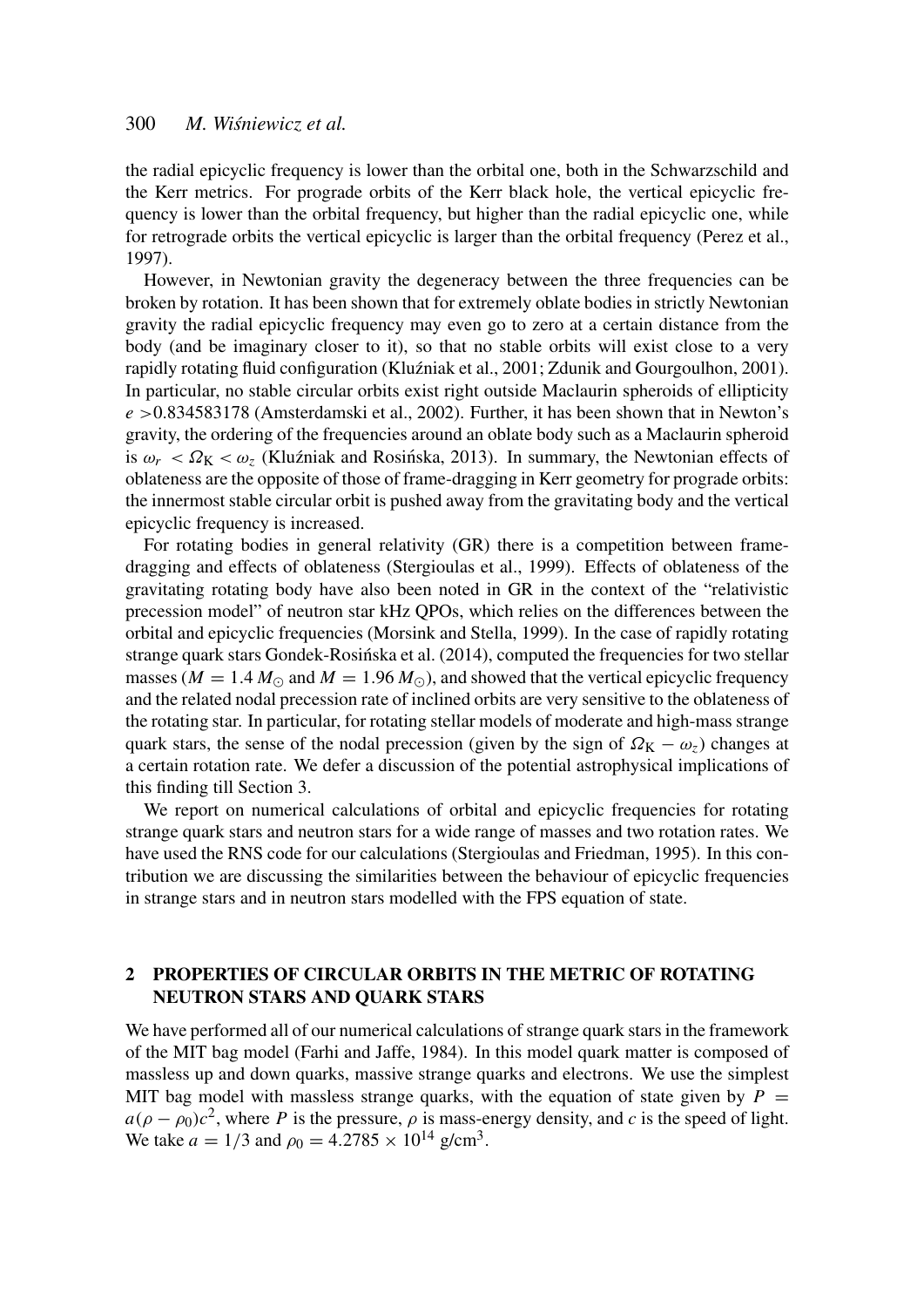

**Figure 1.** Squares of the orbital and epicyclic frequencies (scaled with  $2\pi G\rho$ ) at  $r = 1.3 a$  versus gravitational mass for uniformly rotating neutron stars (*left panel*), and strange quark stars (*right panel*), rotating at a fixed frequency  $f_{\text{rot}} = 600 \text{ Hz}$ . The solid (*green*) line corresponds to orbital frequency, the dashed (*red*) line to vertical epicyclic frequency and the dotted (*blue*) line to radial epicyclic frequency.

For computing neutron star models we have used a modern version of FPS equation of state (see Cook et al., 1994, for a review) proposed by Friedman and Pandharipande (1981).

The orbital and epicyclic frequencies are exhibited for a wide range of masses of strange stars and neutron stars, for two stellar rotation rates, 600 Hz and 900 Hz. In the former case (Fig. 1) we present the frequencies squared for orbits at some distance from the star  $(\text{at } r = 1.3 a)$ , while in the latter (Fig. 2) the same quantities are displayed for orbits grazing the stellar equator  $(r = a)$ .

The effects of oblateness on the epicyclic frequencies in numerical solutions for a neutron star rotating at 400 Hz has been clearly seen in the unusually small difference  $\Omega_{\rm K}$  –  $\omega_z > 0$  between the orbital frequency and the vertical epicyclic one (Kluźniak et al., 2004). It had been expected that frame-dragging effects dominate those of oblateness (Kluźniak, 1998; Morsink and Stella, 1999). However, we now show for the first time that the vertical epicyclic frequency in prograde circular orbits around a neutron star may be even larger than the orbital frequency ( $\omega_z - \Omega_K > 0$ ). As this occurs for astrophysically interesting masses, the effect could have important consequences for models of QPOs (see Section 3), some of which have already been studied for quark stars (Gondek-Rosinska et al., 2014).

Figure 1 shows the scaled orbital and epicyclic frequencies versus gravitational mass (in units of mass of the Sun) at  $r = 1.3 a$  for uniformly rotating neutron stars (left panel) and strange quark stars (right panel) rotating at a fixed frequency  $f_{\text{rot}} = 600 \text{ Hz}$ . While at the astrophysically expected masses of  $M > M_{\odot}$  the vertical epicyclic frequency is less than the orbital one ( $\omega_z < \Omega_K$ ) for the neutron star modelled with the FPS equation of state (as expected for a metric close to the Kerr one), for lower masses the opposite relation holds,  $\omega_z > \Omega_K$ , as a result of stellar oblateness. However, for higher masses effects of strong gravity, such as frame dragging, dominate the qualitative behaviour of the frequency curves. For the quark star model, the results are qualitatively similar, except that the change in sign of  $\omega_z - \Omega_K$  takes place at a higher mass value ( $M \approx 1.1 M_{\odot}$  for the quark star versus  $M \approx 0.9 M_{\odot}$  for the FPS neutron star).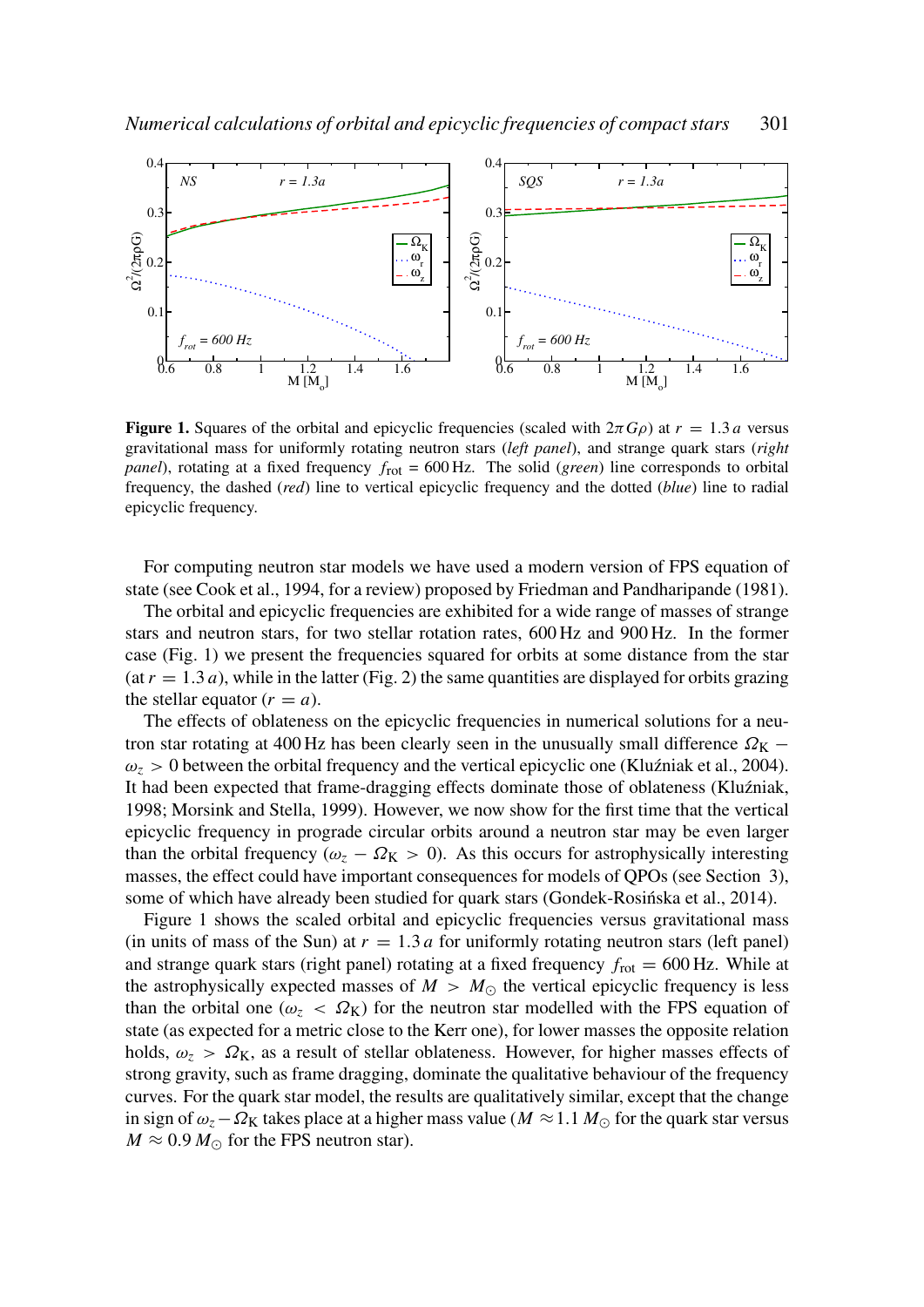

**Figure 2.** Squares of the orbital and epicyclic frequencies (scaled with  $2\pi G\rho$ ) at the stellar equator  $(r = a)$  versus gravitational mass for uniformly rotating neutron stars (*left panel*), and strange quark stars (*right panel*), rotating at a fixed frequency *f*rot = 900 Hz. The solid (*green*) line corresponds to orbital frequency, the dashed (*red*) line to vertical epicyclic frequency and the dotted (*blue*) line to radial epicyclic frequency.

Figure 2 shows the same effects for more rapidly rotating stars ( $f_{\text{rot}} = 900 \text{ Hz}$ ). The frequencies are presented for  $r = a$ , i.e. at the stellar equator. Interestingly, the effects of oblateness on the epicyclic frequencies are now seen to qualitatively affect the ordering of the frequencies at typical pulsar masses ( $\omega_z > \Omega_K$  for the FPS neutron stars with values of *M* up to the canonical mass of 1.4  $M_{\odot}$ , while for quark stars this is true up to 1.7  $M_{\odot}$ ). In part this is because of the higher rotation rate for these models, i.e. their larger oblateness, and in part because the orbits are closer to the star in Fig. 2 than in Fig. 1 – the higher multipoles decay rapidly with the radial distance, so their effect is more pronounced near the star.

## 3 DISCUSSION AND CONCLUSIONS

The purpose of this work is to study in GR the influence of oblateness on the orbital and epicyclic frequencies for rapidly rotating neutron stars and to compare the results to analogous results for strange quark stars (Gondek-Rosinska et al., 2014). Surprisingly, we have ´ found that effects of oblateness familiar from Newtonian studies (Kluźniak and Rosińska, 2013), such as decreasing of the radial epicyclic frequency with the stellar rotation rate and the vertical epicyclic frequency exceeding the orbital one ( $\omega_z > \Omega_K$ ), are present for realistic models of rotating neutron stars in general relativity.

Epicyclic frequencies determine the properties of oscillation modes of thin accretion disks (Kato and Fukue, 1980; Wagoner, 1999). One of the most promising modes that may correspond to the observed QPOs, the *c*-mode, is described by a corrugation of the disk precessing at a frequency close to  $\Omega_K - \omega_z$ , and it may be present only if  $\omega_z < \Omega_K$ (Silbergleit et al., 2001). Our results indicate that for some neutron stars (at least for the FPS equation of state) the latter condition may not hold throughout the inner accretion disk. This could indicate the necessity of revisiting the QPO models. In another class of models (e.g. Klu´zniak, 2008), one of the kHz QPOs could correspond directly to motion with the frequency  $\omega_z$ . One possibility that could now be taken into account is that the higher of the twin kHz QPO frequencies may have a value larger then the orbital frequency ( $\omega_z > \Omega_K$ ).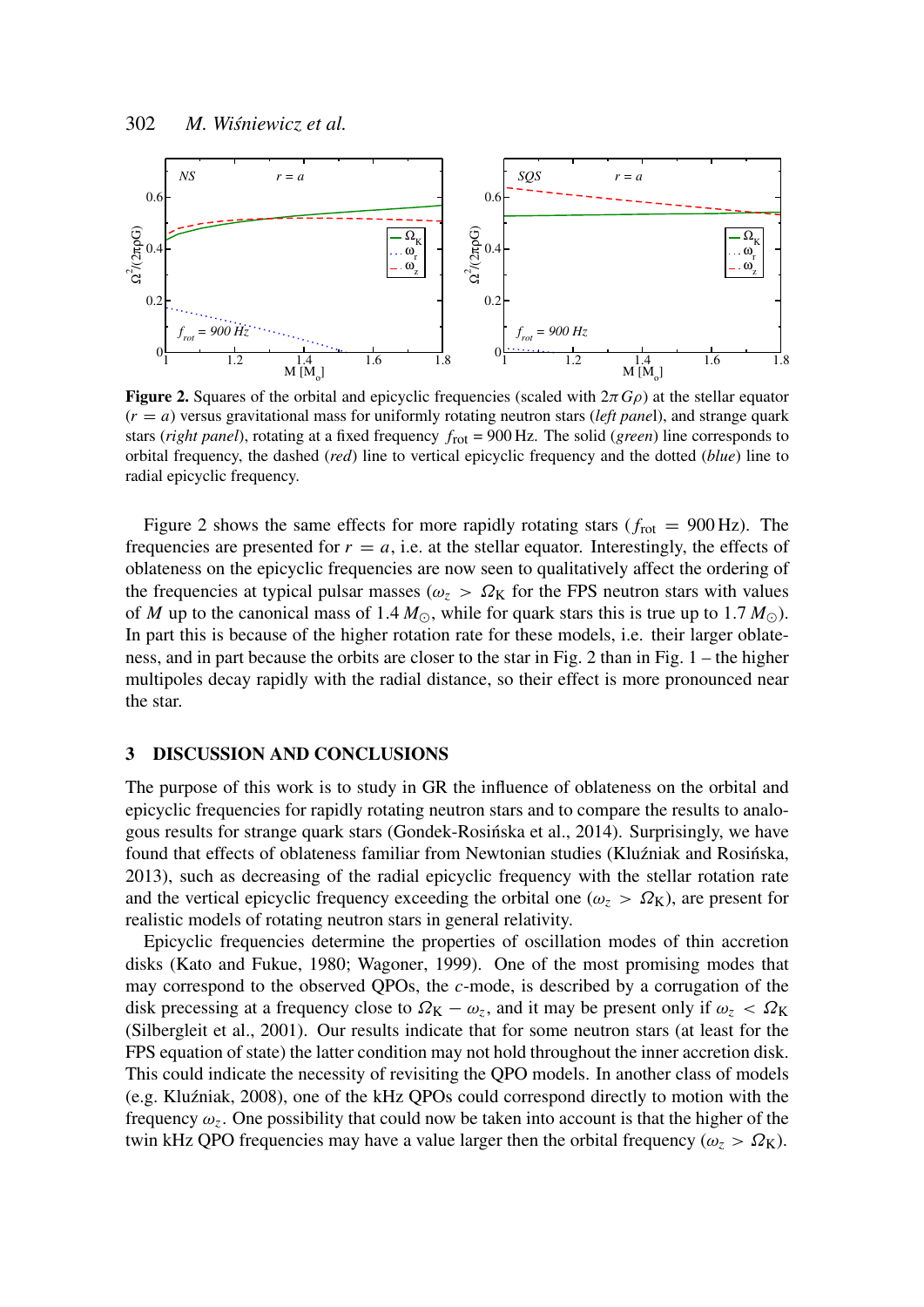### ACKNOWLEDGEMENTS

This work was supported in part by the POMOST/2012-6/11 Program of Foundation for Polish Science and by NCN grant 2013/08/A/ST9/00795.

#### **REFERENCES**

- Abramowicz, M. A. and Kluźniak, W. (2001), A precise determination of black hole spin in GRO J1655-40, *Astronomy and Astrophysics*, 374, pp. L19–L20.
- Amsterdamski, P., Bulik, T., Gondek-Rosińska, D. and Kluźniak, W. (2002), Marginally stable orbits around Maclaurin spheroids and low-mass quark stars, *Astronomy and Astrophysics*, 381, pp. L21– L24.
- Cook, G. B., Shapiro, S. L. and Teukolsky, S. A. (1994), Rapidly rotating polytropes in general relativity, *Astrophys. J.*, 422, pp. 227–242.
- Farhi, E. and Jaffe, R. L. (1984), Strange matter, *Phys. Rev. D*, 30, pp. 2379–2390.
- Friedman, B. and Pandharipande, V. R. (1981), Hot and cold, nuclear and neutron matter, *Nuclear Phys. A*, 361, pp. 502–520.
- Gondek-Rosińska, D., Kluźniak, W., Stergioulas, N. and Wiśniewicz, M. (2014), Epicyclic frequencies for rotating strange quark stars: Importance of stellar oblateness, *Phys. Rev. D*, 89(10), 104001.
- Kato, S. and Fukue, J. (1980), Trapped Radial Oscillations of Gaseous Disks around a Black Hole, *Publ. Astronom. Soc. Japan*, 32, p. 377.
- Kluźniak, W. (1998), General Relativistic Constraints on the Equation of State of Dense Matter Implied by Kilohertz Quasi-periodic Oscillations in Neutron-Star X-Ray Binaries, *Astrophys. J. Lett.*, 509, pp. L37–L40.
- Klu´zniak, W. (2005), High frequency QPOs, nonlinear oscillations in strong gravity, *Astronom. Nachr.*, 326, pp. 820–823.
- Kluźniak, W. (2008), Resonance model for high-frequency QPOs in white dwarfs, neutron stars and black holes, *New Astronomy*, 51, pp. 841–845.
- Kluźniak, W., Abramowicz, M. A., Kato, S., Lee, W. H. and Stergioulas, N. (2004), Nonlinear Resonance in the Accretion Disk of a Millisecond Pulsar, *Astrophys. J. Lett.*, 603, pp. L89–L92.
- Kluźniak, W., Bulik, T. and Gondek-Rosińska, D. (2001), Quark stars in low-mass X-ray binaries: for and against, in A. Gimenez, V. Reglero and C. Winkler, editors, *Exploring the Gamma-Ray Universe*, volume 459 of *ESA Special Publication*, pp. 301–304.
- Kluźniak, W. and Rosińska, D. (2013), Orbital and epicyclic frequencies of Maclaurin spheroids, *Monthly Notices Roy. Astronom. Soc.*, 434, pp. 2825–2829.
- Morsink, S. M. and Stella, L. (1999), Relativistic Precession around Rotating Neutron Stars: Effects Due to Frame Dragging and Stellar Oblateness, *Astrophys. J.*, 513, pp. 827–844.
- Nowak, M. A. and Wagoner, R. V. (1991), Diskoseismology: Probing accretion disks. I Trapped adiabatic oscillations, *Astrophys. J.*, 378, pp. 656–664.
- Nowak, M. A. and Wagoner, R. V. (1992), Diskoseismology: Probing accretion disks. II G-modes, gravitational radiation reaction, and viscosity, *Astrophys. J.*, 393, pp. 697–707.
- Perez, C. A., Silbergleit, A. S., Wagoner, R. V. and Lehr, D. E. (1997), Relativistic Diskoseismology. I. Analytical Results for "Gravity Modes", *Astrophys. J.*, 476, pp. 589–604.
- Silbergleit, A. S., Wagoner, R. V. and Ortega-Rodríguez, M. (2001), Relativistic Diskoseismology. II. Analytical Results for C-modes, *Astrophys. J.*, 548, pp. 335–347.
- Stella, L., Vietri, M. and Morsink, S. (1999), General Relativistic Effects in QPOs, *Astrophysical Letters and Communications*, 38, p. 57.